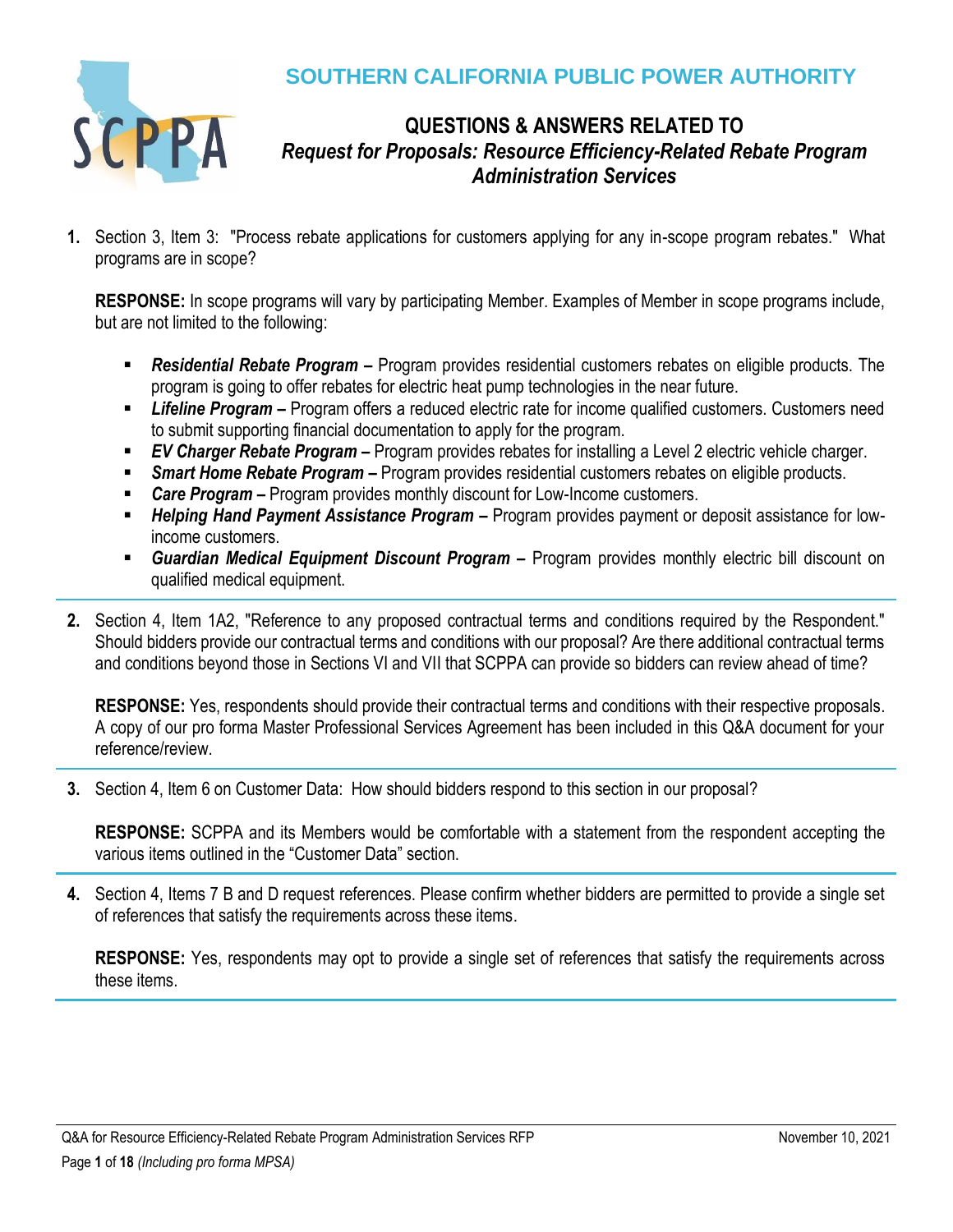# **MASTER PROFESSIONAL SERVICES AGREEMENT BETWEEN SOUTHERN CALIFORNIA PUBLIC POWER AUTHORITY AND [CONSULTANT NAME]**

This MASTER PROFESSIONAL SERVICES AGREEMENT ("Agreement") is dated and effective [DATE], by and between [CONSULTANT NAME] ("Consultant"), [LEGAL CAPACITY], located at [ADDRESS], and Southern California Public Power Authority ("SCPPA"), a joint powers agency created pursuant to the laws of the State of California, with offices at 1160 Nicole Court, Glendora, California 91740. SCPPA and Consultant are also referred to herein individually as "Party" and together as "Parties". Any of the terms defined herein may, unless the context otherwise requires, be used in the singular or the plural, depending on the reference.

WHEREAS, SCPPA member utilities ("Members") are engaged in the generation, transmission, and distribution of electrical energy to retail customers; and

WHEREAS, SCPPA has a need for professional and technical services including studies and reports to facilitate SCPPA's services that support its Members' procurement of generation and transmission resources and their obligation to first acquire energy efficiency and demand reduction resources that are cost effective, reliable and feasible as mandated by Section 9615 of the California Public Utilities Code; and

WHEREAS, Consultant is qualified and capable of providing such services.

NOW, THEREFORE, in consideration of the promises herein and for other good and valuable consideration, the Parties agree as follows:

### 1. **Services to be Provided:**

SCPPA engages Consultant to provide the services and related tasks ("Services") outlined in Exhibit A for itself and its Members to utilize pursuant to one or more separate task orders ("Task Order") substantially in the form attached hereto as Exhibit C. The Services performed by Consultant under all Task Orders shall be based upon the price terms listed in Exhibit B, provided that in no event shall the payments to Consultant exceed the designated maximum amount listed in Exhibit B for all Task Orders under this Agreement. Each Task Order shall specify the tasks and assignments, from among the Services, to be performed by Consultant. Each Task Order may include a cap for all payments for Services performed under the Task Order and a time schedule for completion of the Services. Any Member that elects to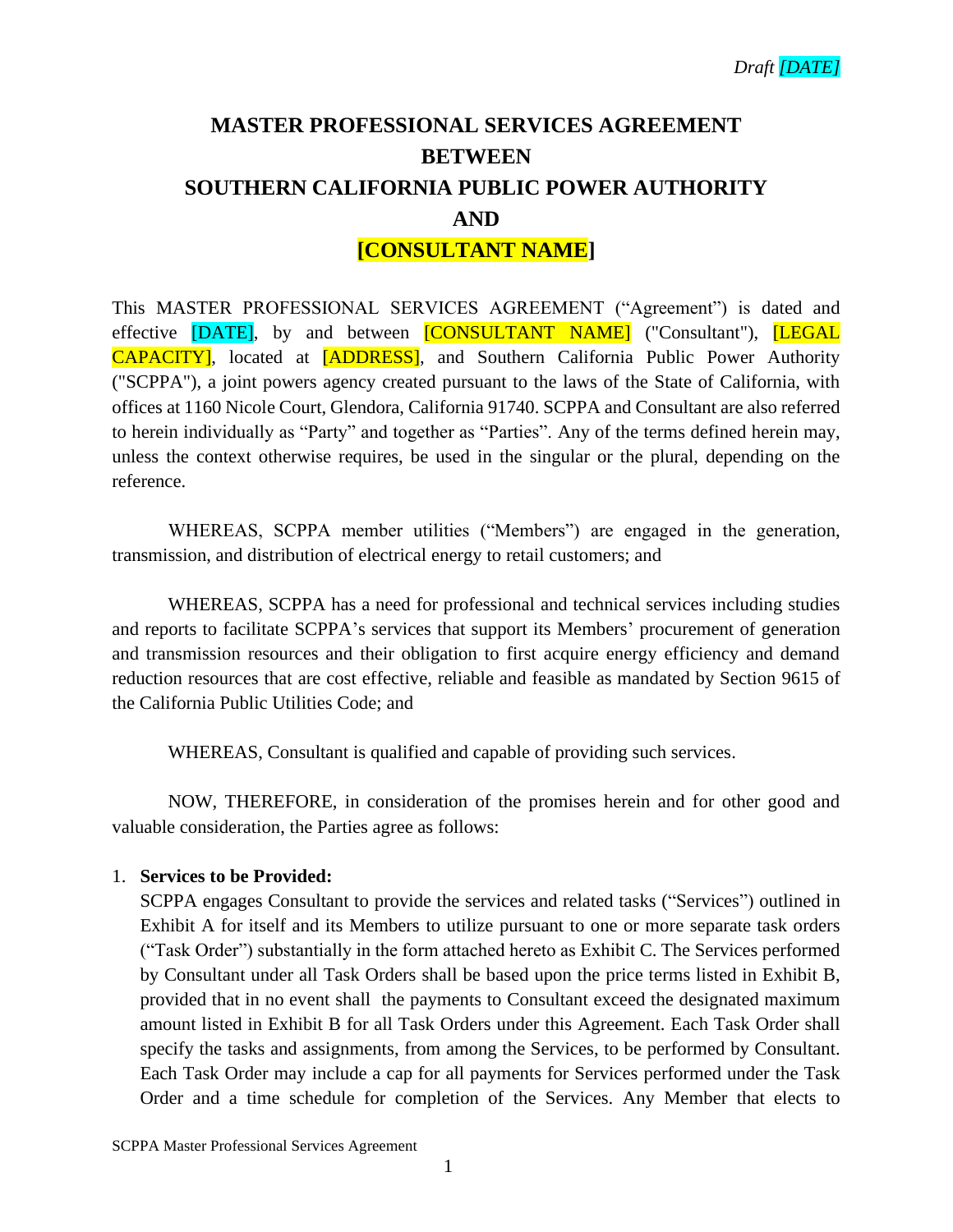participates in any Task Order is referred to herein as the "Participating Member." No Task Order may be amended except by written agreement executed by Consultant, SCPPA and the Participating Member, provided that if a Participating Member has elected to confirm its Task Order participation through a letter to SCPPA, the Participating Member shall have submitted a new letter to SCPPA requesting the amendment to the Task Order prior to SCPPA's execution of the amended Task Order.

#### 2. **Independent Contractor:**

Consultant is an independent contractor, is not an employee of SCPPA or any Member and shall not be entitled to any employment benefits or rights afforded by SCPPA or Members to their employees, including, but not limited to, sick leave, vacation leave, paid leave, holiday pay, retirement benefits, worker's compensation or other insurance benefits. Consultant shall indemnify, defend and hold harmless SCPPA and Members for the payment of any employee and/or employer contributions for the California Public Employees Retirement System ("PERS") benefits on behalf of Consultant or its employees, agents or subcontractors, as well as for the payment of any penalties and interest on such contributions, which would otherwise be the responsibility of SCPPA or Members. This indemnification is intended to supplement and is not intended to limit or exclude the application of the indemnification requirements provided in Section 7 hereof. Consultant shall furnish the Services according to its own manner and methods except as required by applicable Laws and this Agreement. Consultant shall have no authority, express or implied, to act on behalf of or bind SCPPA or Members to any obligation in any capacity whatsoever as agent or otherwise. Consultant may use the services of subcontractors to perform a portion of its obligations under this Agreement with the prior written approval of SCPPA. Subcontractors shall be provided with a copy of this Agreement and Consultant shall cause all subcontractors to comply with the same and agree in a separate writing to be bound by its terms. Consultant shall be the responsible party with respect to all actions of its subcontractors. Consultant's visit to and time spent at SCPPA, Member or project site locations shall be subject to normal business hours, appropriate safety standards and security requirements.

#### 3. **Standard of Care:**

The Consultant shall perform Services under this Agreement with the degree of skill and diligence normally practiced in the same industry by competent consultants performing the same or similar services. Consultant shall comply with all Federal, State, County, local and other governing laws, rules and regulations ("Laws") applicable to the performance of the Services. Consultant represents and warrants that it is appropriately licensed, qualified and experienced to provide the Services.

#### 4. **Amendments:**

Amendments to this Agreement must be in writing and signed by both Parties.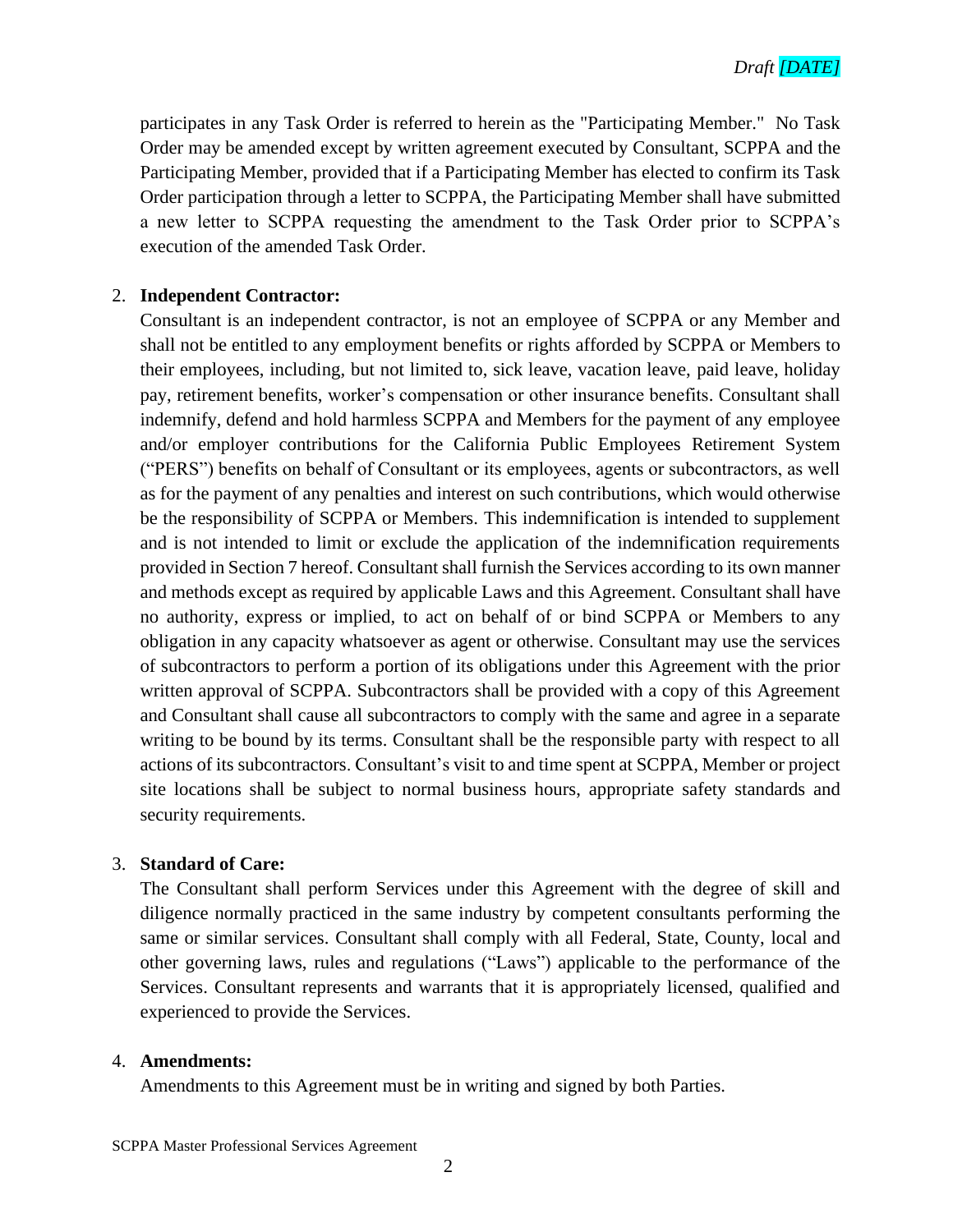#### 5. **Payment:**

SCPPA shall pay Consultant for Services in accordance with the terms of this Agreement and the applicable Task Order. Consultant is not authorized to perform any Services or incur any costs whatsoever until a Task Order has been completed, executed by both Parties (and the Participating Member if the Participating Member has elected to sign the Task Order) and a written notice of authorization for the start of Services for such Task Order has been issued by the SCPPA designated representative. In addition to any specific requirements in a Task Order, each invoice from Consultant shall include the following:

- a. A reference number assigned by SCPPA for invoices under this Agreement;
- b. Name of each Participating Member that has received Services for which the invoice is being issued by Consultant; and
- c. The basis for the amount invoiced, including a description of Services provided.

Consultant shall submit all invoices to SCPPA. Invoices delivered to SCPPA shall be sent to billing invoices @scppa.org. Invoices received by SCPPA on or before the 15<sup>th</sup> day of a given month and subsequently approved by the Participating Member on or before the 25<sup>th</sup> day of the same month, shall be paid by SCPPA before the end of the following month. All other properly invoiced amounts shall be paid not more than sixty (60) days after delivery of an invoice, provided that the funds for the payment of such invoices have been transmitted to SCPPA by the Participating Member. SCPPA shall inform Consultant of any disputed invoice amounts within thirty (30) days of receipt of the invoice by SCPPA. SCPPA may withhold payment of such disputed amounts until both Parties have reached agreement on the proper amount of the invoice.

#### 6. **Taxes:**

All taxes imposed on Consultant's income, imposed or assessed by reason of this Agreement or its performance, including but not limited to sales or use taxes, shall be paid by Consultant. Consultant shall be responsible for any taxes or penalties assessed by reason of any claims that Consultant is an employee of SCPPA.

#### 7. **Indemnity**:

Consultant shall defend, with counsel reasonably acceptable to SCPPA, indemnify and hold harmless SCPPA and each Participating Member, and their officers, agents, elected and appointed officials, representatives and employees from and against any and all suits and causes of action, claims, charges, damages, demands, judgments, civil fines and penalties, or losses of any kind or nature whatsoever for death, bodily injury or personal injury to any person, including Consultant's officers, employees, agents, affiliates and subcontractors, or damage or destruction to any property of either Party, a Participating Member or a third person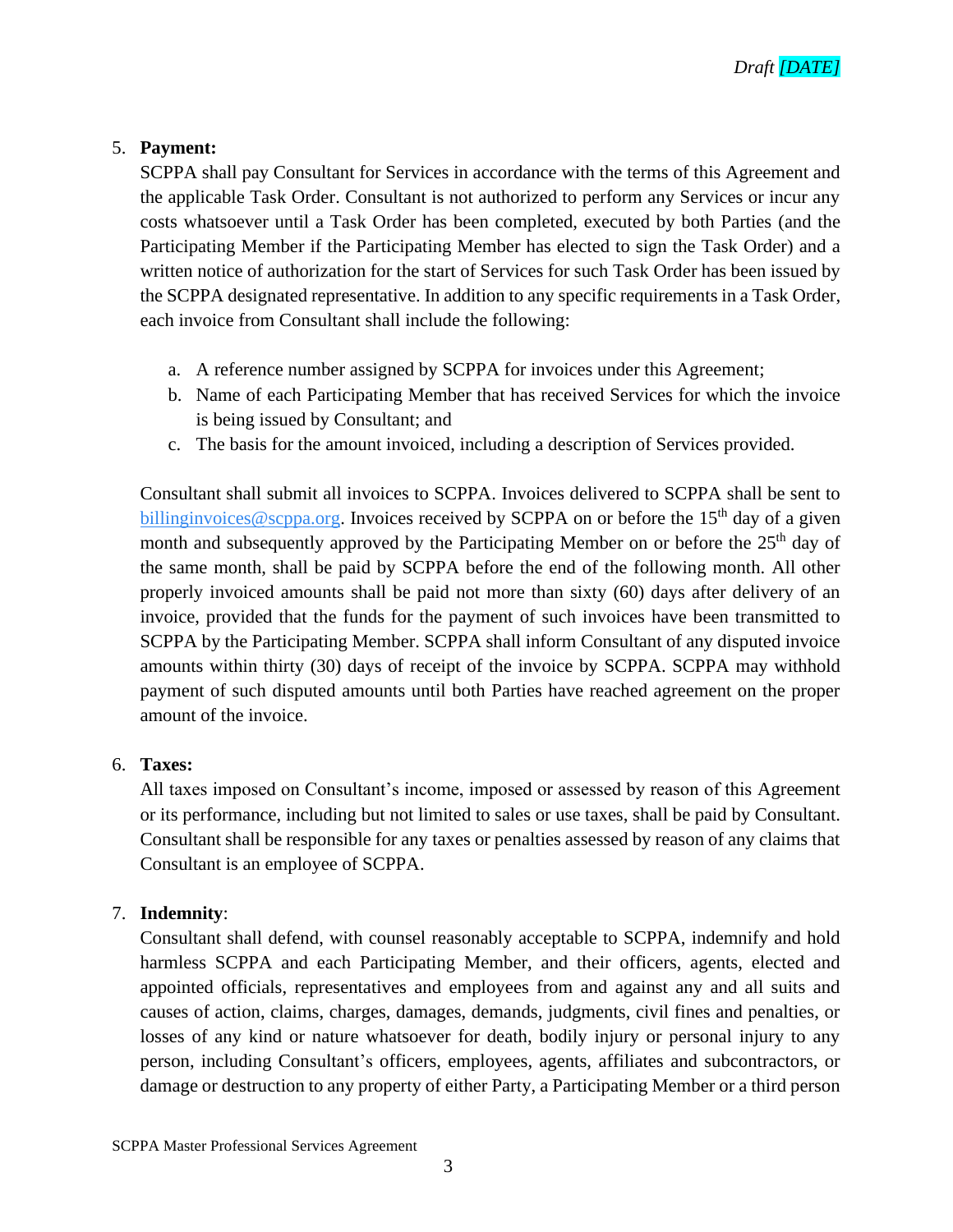in any manner arising by reason of negligent acts, errors, omissions or willful misconduct incident to the performance of this Agreement on the part of the Consultant, or the Consultant's officers, agents, employees, affiliates or subcontractors, except for the gross negligence or willful misconduct of SCPPA or a Participating Member, and their officers, agents, representatives or employees.

#### 8. **Intellectual Property Infringement:**

Consultant shall defend, indemnify and hold harmless SCPPA and each Participating Member from and against any loss, cost and expense that SCPPA or each Participating Member incurs because of a claim that any deliverables, materials, software or hardware or equipment (hereinafter "Products") provided pursuant to this Agreement infringes on the intellectual property rights of others. Consultant's indemnification obligation under this Section 8 is conditioned on the following: (i) SCPPA must notify Consultant of any such claim and (ii) the claim must not arise from modifications to or misuse of the Product by SCPPA or the Participating Member. In the event of an infringement claim, Consultant, at its sole option and expense, may (A) retake title and possession of the Product and refund all compensation paid by SCPPA, or (B) obtain for SCPPA and any Participating Member the right to continue using the Product under the terms of this Agreement as was being used prior to the infringement claim; or (C) replace for SCPPA and any Participating Member the Product with another that is substantially equivalent in function, or modify the Product so that it becomes non-infringing and substantially equivalent in function. Consultant's election in response to an infringement claim as described in this Section 8 shall not result in any additional costs or liability to SCPPA and any Participating Member.

#### 9. **Insurance:**

Consultant shall at its sole cost and expense procure, provide and maintain, and shall require each subcontractor (regardless of tier) to provide and maintain, in effect during the performance of any Services under this Agreement insurance coverage with carriers reasonably satisfactory to SCPPA, as follows:

- (a) Workers' Compensation insurance in accordance with statutory limits, as required by the state in which the services are to be performed, including a waiver of subrogation favoring SCPPA, and Employer's Liability insurance with limits of not less than one million dollars (\$1,000,000) each employee for accident, \$1,000,000 each employee for disease, and \$1,000,000 policy limit for disease.
- (b) Commercial General Liability insurance providing coverage for bodily injury, property damage, personal injury, advertising liability, blanket contractual liability, Consultant's obligations under this Agreement, products and completed operations, and coverage for independent contractors with limits of not less than one million dollars (\$1,000,000) for each occurrence. Such policy shall cover SCPPA and each Participating Member as an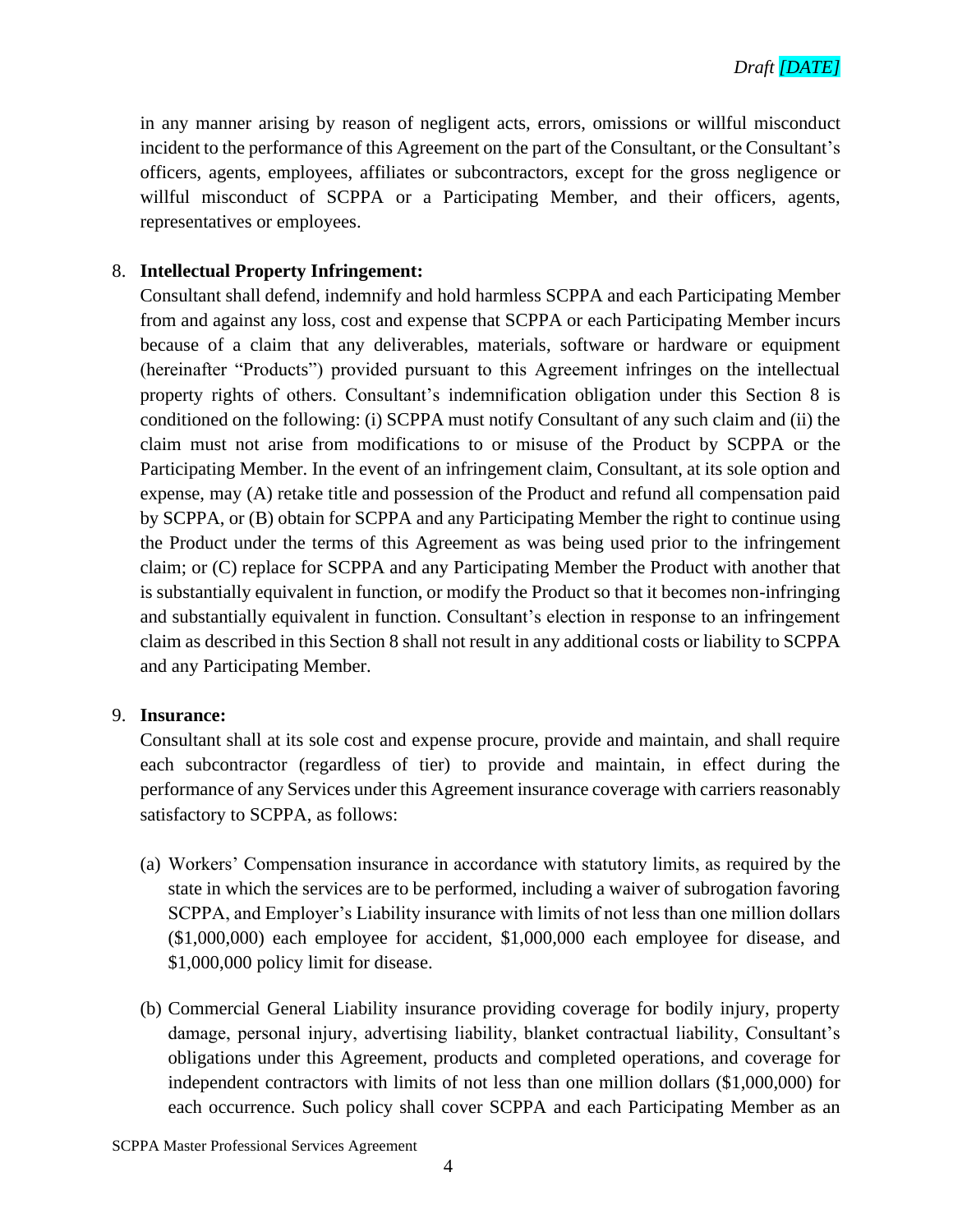additional insured, include a severability of interest provision, and be primary and not contributory with respect to any insurance carried by SCPPA or Participating Members.

- (c) Commercial Automobile Liability insurance providing coverage for all owned, nonowned, and hired automobiles used by Consultant in the performance of the services with a combined single limit of not less than one million dollars (\$1,000,000) for each occurrence of bodily injury and property damage.
- (d) Errors & Omissions/Professional Liability insurance, including cover for liability arising from intellectual property infringement, information technology and software development services, with limits of one million dollars (\$1,000,000).
- (e) [Cyber Security Coverage including technology / professional liability insurance, intellectual property infringement, and data protection liability insurance. Contractor shall procure and maintain coverage for cyber liabilities and financial loss resulting or arising from acts, errors, or omissions, in connection with data maintenance, hosting, software development and other information technology services provided under this agreement. Coverage shall include protection for liability arising from:
	- 1. intellectual property infringement arising out of software and/or content (excluding patent infringement and misappropriation of trade secrets);
	- 2. breaches of security;
	- 3. violation or infringement of any right, privacy, breach of federal, state, or foreign security and/or privacy laws or regulations including; and,
	- 4. data theft, damage, destruction, or corruption, including without limitation, unauthorized access, unauthorized use, identity theft, theft of personally identifiable information or confidential corporate information, transmission of a computer virus or other type of malicious code; and participation in a denial of service attack on a third party.

The minimum limits shall be three million dollars (\$3,000,000) for each and every claim and in the aggregate.

Such insurance must address all of the foregoing without limitation if caused by an employee of the Consultant or an independent contractor working on behalf of the Consultant in performing Services under this contract. Policy must provide coverage for wrongful acts, claims, and lawsuits anywhere in the world. The policy must be kept in force during the life of the contract and for two years (either as a policy in force or under an extended reporting provision) after contract termination.]

(f) All required policies shall provide not less than a thirty (30) day notice of cancellation to SCPPA.

The insurance to be provided by Consultant under this Agreement shall not include any of the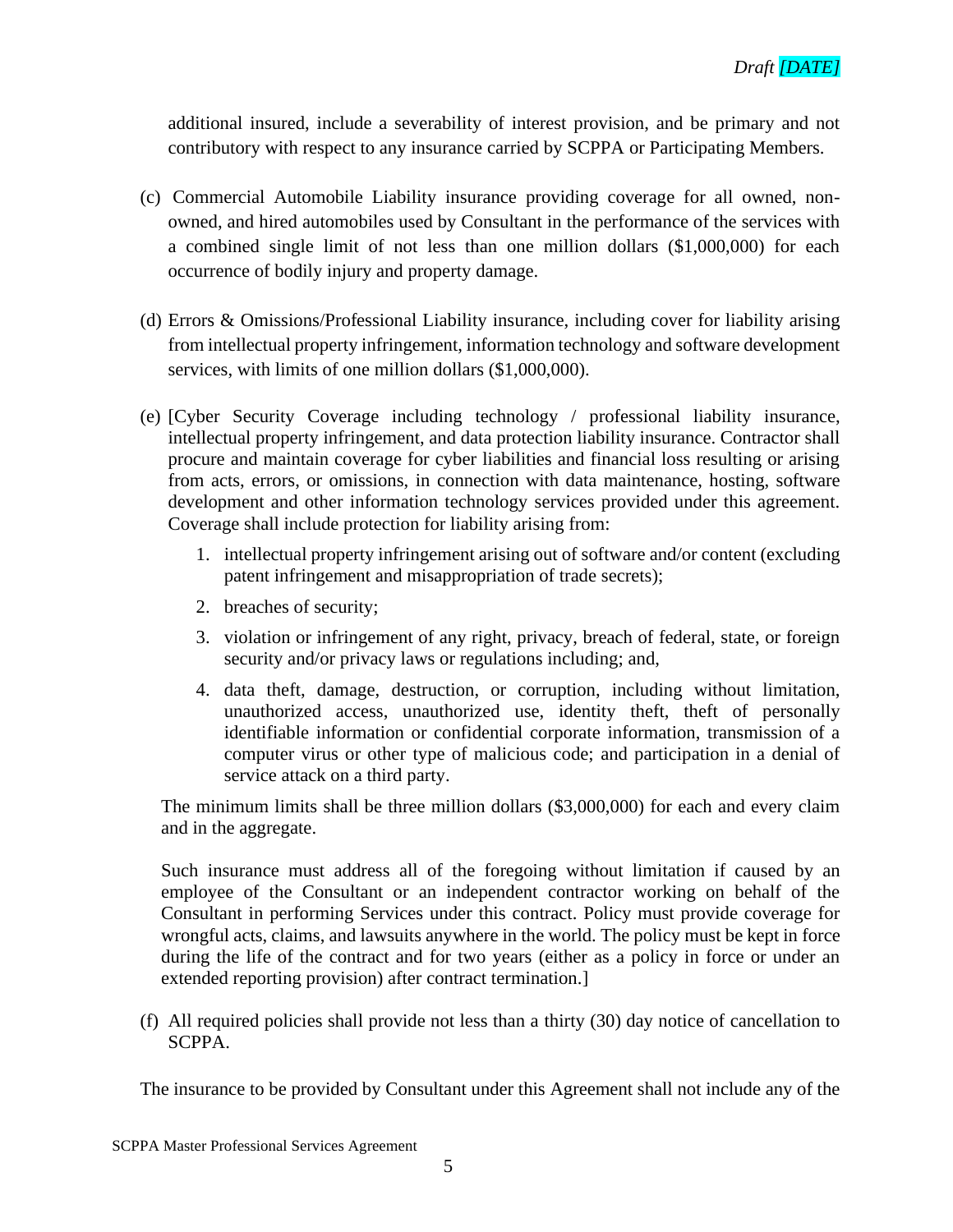following: except for Professional Liability Insurance, any claims-made insurance policies; any self-insured retention or deductible amount greater than two hundred fifty thousand dollars (\$250,000) unless approved in writing by SCPPA; any endorsement limiting coverage available to SCPPA or Participating Members that is otherwise required by this Section 9; and any policy or endorsement language that (i) negates coverage to SCPPA or Participating Members for SCPPA's or Participating Members' own negligence; (ii) limits the duty to defend SCPPA or Participating Members under the policy; (iii) provides coverage to SCPPA or Participating Members only if Consultant is negligent, or (iv) permits the recovery of defense costs from any additional insured. The insurance provided under this Agreement shall not contain any restrictions or limitations which are inconsistent with SCPPA's or the Participating Members' rights under this Agreement.

Consultant shall furnish SCPPA proof of all specified insurance evidencing the required coverages prior to commencement of Services under this Agreement or any Task Order issued pursuant to this Agreement. Consultant shall provide SCPPA a new or renewed certificate of insurance upon any changes or modifications to coverage including any extension or renewal of required insurance coverage; provided that any changes or modifications to coverage shall be consistent with the requirements of this Agreement.

#### 10. **Term and Termination:**

- (a) The term of this Agreement shall be three (3) years from the date hereof at which time it shall either expire or be extended by written agreement of the Parties for one (1) or more additional terms totaling no more than three (3) years, unless sooner terminated in accordance with this Section 10.
- (b) Either Party may terminate this Agreement, with or without cause, upon thirty (30) days' written notice to the other Party. Upon such termination, (i) Consultant shall reimburse SCPPA for all payments made by SCPPA for Services not yet completed, or (ii) if outstanding payments are owed to Consultant, SCPPA shall pay Consultant for all Services satisfactorily performed in accordance with this Agreement up to the date of termination. Any rights or obligations pursuant to Sections 5, 6, 7, 8, 10, 11 and 13 shall survive the expiration or termination of this Agreement for a period of two (2) years.
- (c) No Task Order shall be executed pursuant to this Agreement if the time or deadline for performance thereof extends beyond the then-applicable expiration date of the Agreement.

#### 11. **Use and Ownership of Work Product:**

(a) As used in this agreement, the term "Work Product" means any and all deliverables or materials fixed in a tangible medium of expression, including software code, written procedures, written documents, abstracts and summaries thereof, or any portions or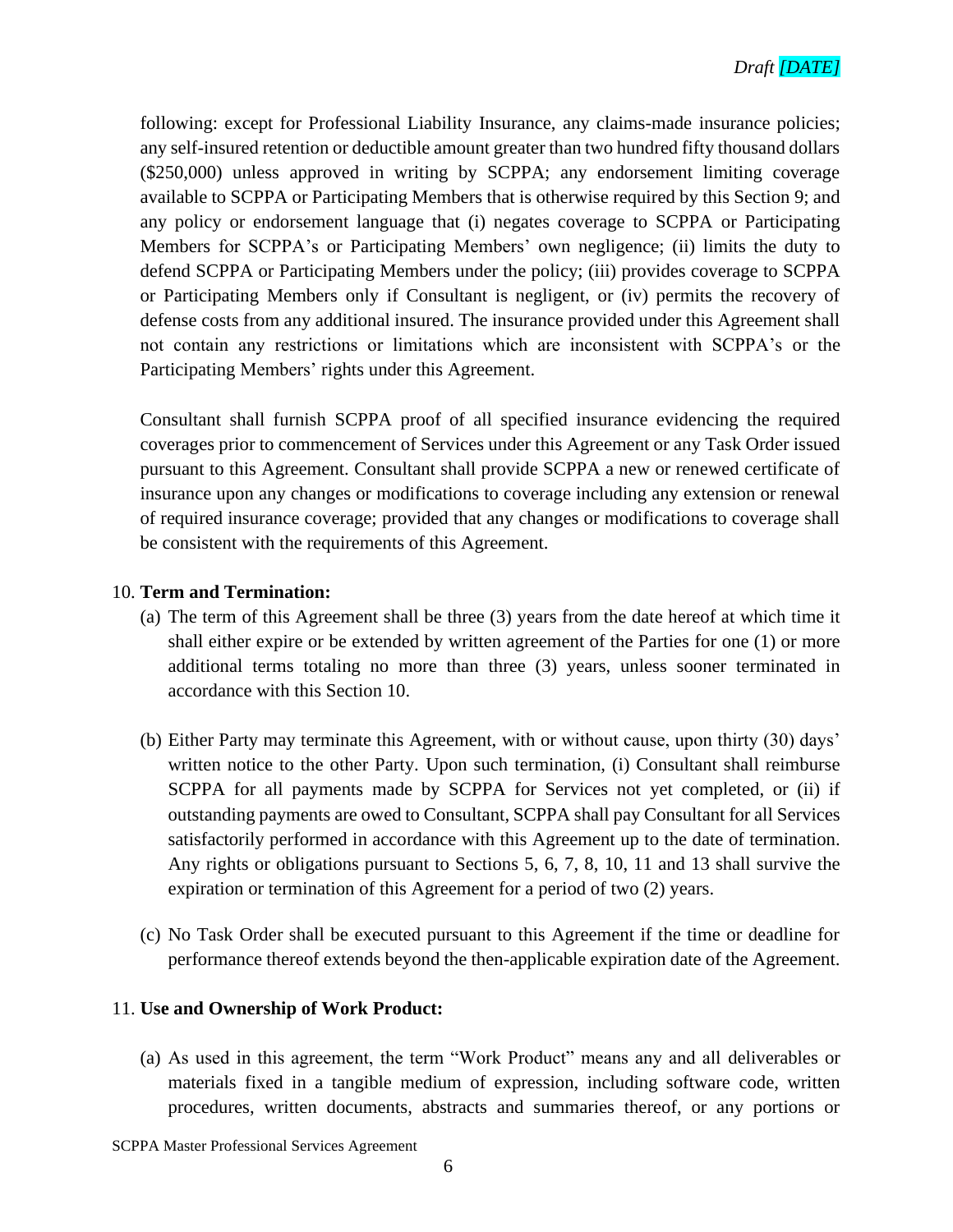components of the foregoing created, written, developed, conceived, perfected or designed in connections with the Services provided under this Agreement.

(b) SCPPA and the Participating Members shall retain all rights, title and interest in and to the Work Product, including all intellectual property rights therein and any and all enhancements, improvements and derivative works thereof, and Consultant obtains no rights therein.

### 12. **Information Provided by Others:**

To the extent reasonably available to SCPPA and/or the Participating Members, and not otherwise subject to any confidentiality requirement, SCPPA and/or the Participating Members, upon Consultant's request shall provide to the Consultant in a timely manner any information reasonably needed to perform the Services hereunder. Consultant may rely on the accuracy of information provided by SCPPA and Participating Members. Any Customer Data (as defined in Section 13 herein) furnished to Consultant by SCPPA or Participating Members shall be deemed Confidential Information subject to Section 13 of this Agreement.

#### 13. **Confidential Information:**

As used herein, "Customer Data" shall mean any and all data that describes anything whatsoever about an individual customer of a Participating Member, such as address, employment, contact information, usage history, financial transactions and/or credit history, or that affords a clear basis for inferring things done by or to an individual or entity such as a record of a person's presence in a place, or requests for temporary changes in service. "Customer Responses" shall be all information or opinion collected or gathered from an individual customer of a Participating Member, either verbally, in writing, or electronically.

Either Party (as to information disclosed, the "Disclosing Party") may provide the other (as to information received, the "Receiving Party") with information in connection with this Agreement that it may deem to be "Confidential Information" as defined herein. Confidential Information shall mean any and all: (1) Customer Data provided by SCPPA or any Participating Member to Consultant or any of Consultant's subcontractors; (2) Customer Responses collected by Consultant or any of Consultant's subcontractors from customers of any Members; and (3) any information provided to one Party from another that is labeled and/or marked confidential. Receiving Party agrees: (a) to use or reproduce the Confidential Information only as necessary to realize the benefits of or perform its obligations under this Agreement and for no other purpose, (b) to take reasonable measures to prevent disclosure of the Confidential Information to third parties, and (c) not to disclose the Confidential Information to a competitor of Disclosing Party.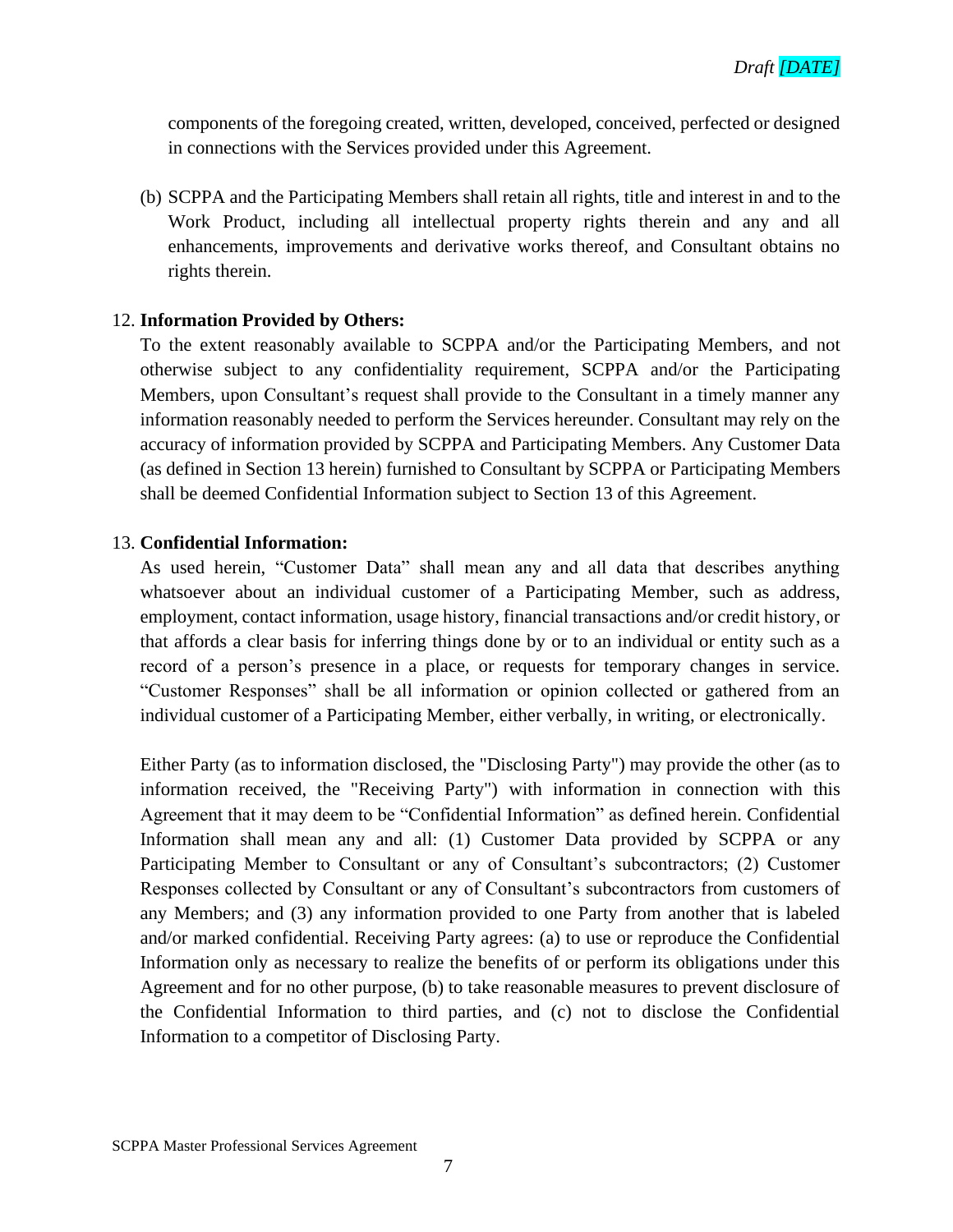Notwithstanding the foregoing, Confidential Information does not include information which (i) at the time of disclosure is within the public domain through no breach of this Agreement by either Party; (ii) has been known or independently developed by and is currently in the possession of recipient prior to disclosure or receipt thereof; (iii) was or is acquired by recipient from a third party (other than a Participating Member customer contacted by Consultant in the course of performance of this Agreement) or (iv) disclosed pursuant to a legal requirement or order. The recipient may disclose the Confidential Information on a need-to-know basis to its contractors, agents and affiliates who agree to confidentiality and non-use terms that are substantially similar to these terms.

In the case of a *bona fide* request received by SCPPA under the California Public Records Act ("CPRA,") Cal. Gov't Code § 6250 et seq.) from a third party for access to Consultant's Confidential Information subject to this Agreement, SCPPA shall notify Consultant of such request and shall follow Consultant's reasonable instructions in responding thereto subject to the understanding that SCPPA cannot delegate the responsibilities imposed on it by the CPRA to Consultant. In the event access to such Confidential Information is denied and the third party requesting the same initiates litigation to compel access under the CPRA, SCPPA shall promptly advise Consultant of such litigation, and SCPPA shall have no other duty or obligation to Consultant under this Agreement with respect to the denial of access to such Confidential Information or to oppose or defend any such litigation. Consultant, at its own cost and expense, shall indemnify, defend and hold SCPPA free and harmless from such litigation or any claim, suit, cost, expense, attorneys' fees, judgment or order related thereto or otherwise arising from the denial of access to Consultant's Confidential Information to said third party.

If Consultant is requested or required, pursuant to any order, rule, ruling, discovery request, subpoena, civil investigation or similar process to disclose any of SCPPA's or Participating Members' Confidential Information, Consultant shall provide prompt written notice to each of SCPPA and the affected Participating Members of such request or requirement so that SCPPA and the affected Participating Members may, at their own expense, seek a protective order or other appropriate remedy concerning such disclosure.

Confidential Information must be kept in a secure location. Confidential Information received from customers of a Member shall only be provided by Consultant to SCPPA and the interested Participating Member, and to no other party. Consultant shall, when directed by SCPPA, create aggregated data derived from Confidential Information in such a way such that individual customer responses or data cannot be determined. Consultant shall retain the Confidential Information only so long as it is necessary to perform Consultant's tasks under the Agreement, and after such time, the Confidential Information shall be returned to SCPPA or at SCPPA's written request, destroyed, and Consultant shall retain no copies of the Confidential Information.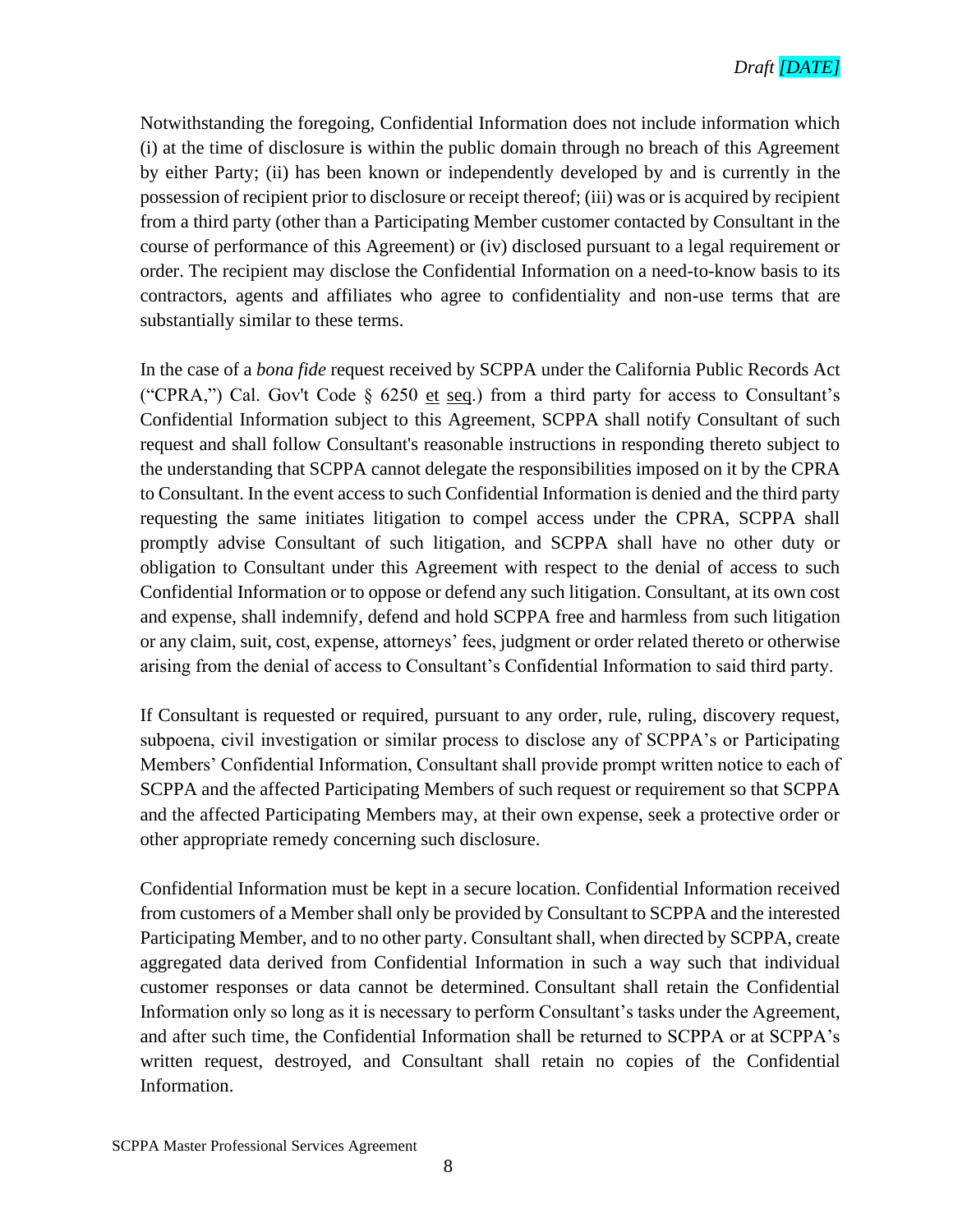

Consultant shall be responsible to ensure that any subcontractors used to provide Services that have access to Confidential Information or who shall collect Customer Responses comply with the provisions of this Section 13.

Notwithstanding these restrictions, (a) Consultant may disclose Confidential Information to its affiliates and subcontractors in connection with performance of the Agreement, (b) a Receiving Party may disclose Confidential Information to its auditors, (c) SCPPA may disclose Confidential Information to Members, and (d) a Receiving Party may disclose Confidential Information to any other third party with the prior written permission of Disclosing Party, and in each case, only so long as the Receiving Party obtains a non-disclosure commitment from any such subcontractors, auditors, lenders or other permitted third party that prohibits disclosure of the Confidential Information and provided further that the Receiving Party remains responsible for any unauthorized use or disclosure of the Confidential Information. Each Disclosing Party warrants that it has the right to disclose the information that it discloses.

#### 14. **Dispute Resolution:**

In the event of a dispute between the Parties either Party may deliver to the other Party a notice of dispute with a detailed description of the underlying circumstances for the dispute. The dispute notice shall include a schedule of availability of the notifying Party's officers having a title of senior vice president or higher duly authorized to settle the dispute during the thirty (30) day period following delivery of the dispute notice. The recipient Party shall, within five (5) business days of receipt of the dispute notice, provide to the notifying Party a parallel schedule of availability of its officers having a title of senior vice president or higher duly authorized to settle the dispute. The senior officers of the Parties shall meet and confer as often as reasonably necessary during the thirty (30) day period in good faith negotiations to resolve the dispute. In the event the dispute is not resolved within the thirty (30) day period then either Party may pursue any legal remedy available to it.

#### 15. **Representatives:**

SCPPA's representative for administration of this Agreement:

**[ fill in ]**, (626) 793-9364, fax number (626) 793-9461 and e-mail address is **[ fill in ]**. All questions to SCPPA pertaining to this Agreement shall be referred to the person named above.

Consultant's representative for this Agreement:

**[ fill in ]**, **[telephone number]**, and **[e-mail address is]**.

All questions to Consultant pertaining to this Agreement shall be referred to the person named above.

The representatives set forth herein shall have authority to give all notices required herein.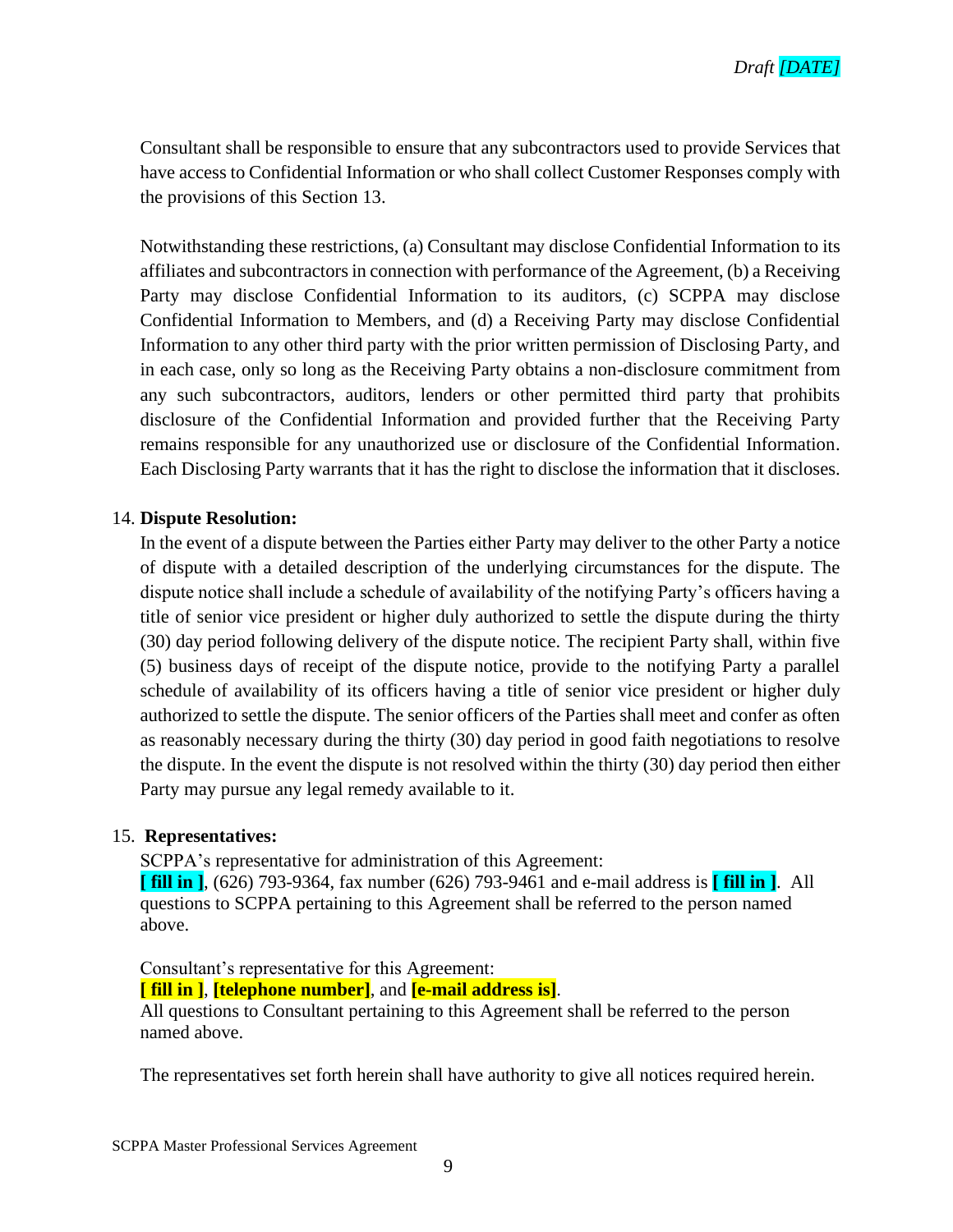#### 16. **Notices:**

Notices, requests, demands and other communications made pursuant to this Agreement shall be deemed given only if in writing signed by an authorized representative of the sender and delivered by first class mail, electronic mail, or by a courier or service guaranteeing overnight delivery to the receiving party, addressed as follows:

| To SCPPA:                 | To Consultant:          |
|---------------------------|-------------------------|
| Michael S. Webster        |                         |
| <b>Executive Director</b> | [fill in name]          |
| 1160 Nicole Court         | <b>Street Address</b>   |
| Glendora, CA 91740        | <b>City, State Zip</b>  |
| mwebster@scppa.org        | XXX@YYY.com-net-org-gov |

Either party may change its contact information for the purposes of this Agreement by giving written notice of such change to the other party in the manner provided in this Section.

Notice shall be deemed effective: 1) immediately, upon personal delivery or upon transmission by electronic mail accompanied by a telephone call to the intended recipient; 2) one (1) calendar day after transmission by electronic mail not accompanied by a telephone call; 3) five (5) calendar days after deposit in first class mail, if mailed within the United States; and 4) ten (10) calendar days after deposit in the mail, if mailed from outside the United States.

#### 17. **Miscellaneous:**

- (a) Assignment This Agreement is binding upon and shall inure to the benefit of SCPPA and Consultant and their respective successors and assigns. Neither Party may assign its rights or obligations hereunder without the prior written consent of the other Party; provided, however, that either Party may assign this Agreement to a successor of the Party's entire business relating to this Agreement.
- (b) Integration; Conflicts This Agreement, including Exhibits hereto, contains the entire agreement between the Parties and supersedes all prior negotiations, representations or agreements, whether written or oral. Any conflict between the terms of this Agreement and the Exhibits hereto, or any Task Order, the terms of this Agreement shall control. Any conflicts between the Exhibits and any Task Order, the Exhibits shall control.
- (c) Waiver The failure to enforce any terms of this Agreement or the waiver of any breach of this Agreement shall not constitute a waiver of any other breach or a relinquishment of right to enforce the same or any other provision of this Agreement.
- (d) Severability If any provision of this Agreement is rendered invalid or unenforceable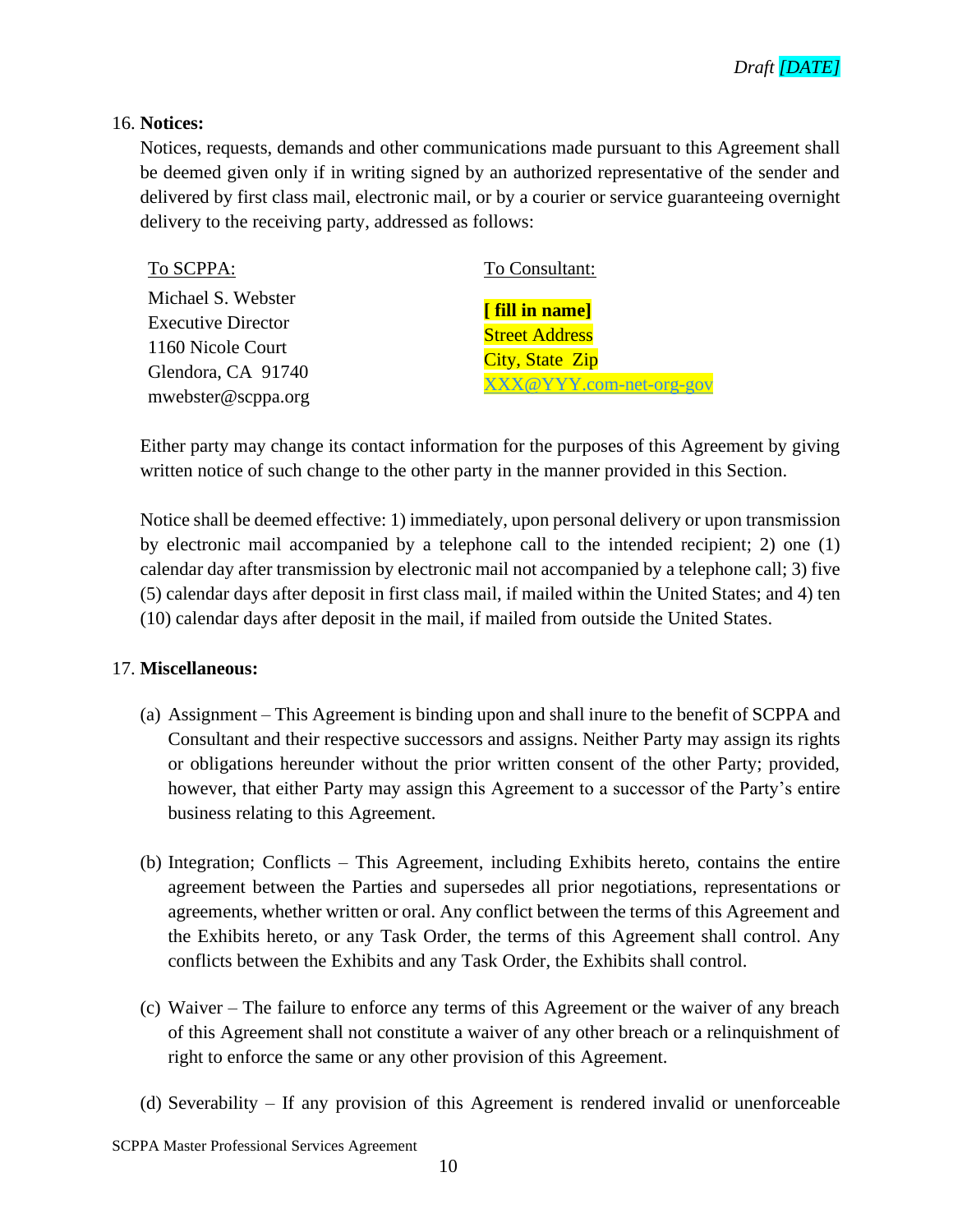under any circumstance, the remainder of this Agreement shall continue to be in full force and effect and the provision declared invalid or unenforceable shall continue to be in full force and effect as to other circumstances in accordance with the laws of the State of California.

- (e) Governing Law This Agreement is entered into in Los Angeles County in the State of California and shall be governed by, and construed in accordance with, the laws of the State of California.
- (f) Venue All litigation arising out of, or relating to this Agreement, shall be brought in a state or federal court in the County of Los Angeles in the State of California, both Parties waive any defense of forum non conveniens.

#### 18. **Execution in Counterparts, Electronic Signatures and Document Transmission:**

This Agreement may be executed in counterparts, and, upon execution by each signatory, each executed counterpart shall have the same force and effect as an original instrument and as if all signatories had signed the same instrument. Any signature page of this Agreement may be detached from any counterpart of this Agreement without impairing the legal effect of any signature thereon, and may be attached to another counterpart of this Agreement identical in form hereto by having attached to it one or more signature pages.

The Parties may execute this Agreement by manual signature or by electronic signature, each of which shall have the same force and effect. A signed copy of this Agreement transmitted by facsimile, email or other means of electronic transmission shall be deemed to have the same legal effect as delivery of an original executed copy of this Agreement for all purposes, to the extent provided under applicable law, including California's Uniform Electronic Transactions Act.

### *[SIGNATURE PAGE FOLLOWS]*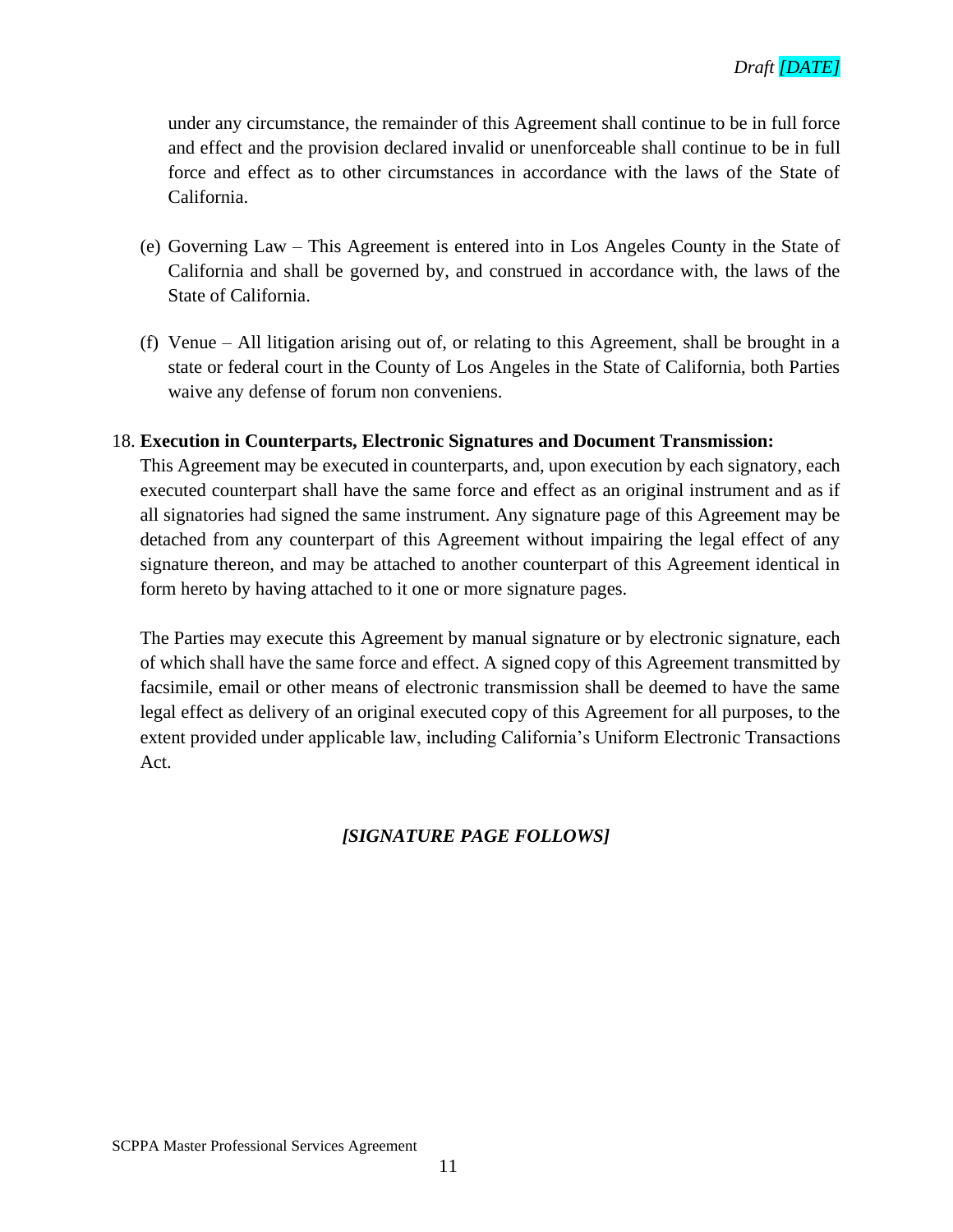IN WITNESS WHEREOF, the Parties have executed this Agreement on the date first written above.

### **SOUTHERN CALIFORNIA PUBLIC POWER AUTHORITY**

By:  $\qquad \qquad$ 

MICHAEL S. WEBSTER Executive Director

Approved as to Legal Form and Content:

MARY BETH MARTIN General Counsel

**[ … LEGAL ENTITY NAME …]**

By:

[ … PRINTED NAME IN CAPS …] [ … Printed Title …]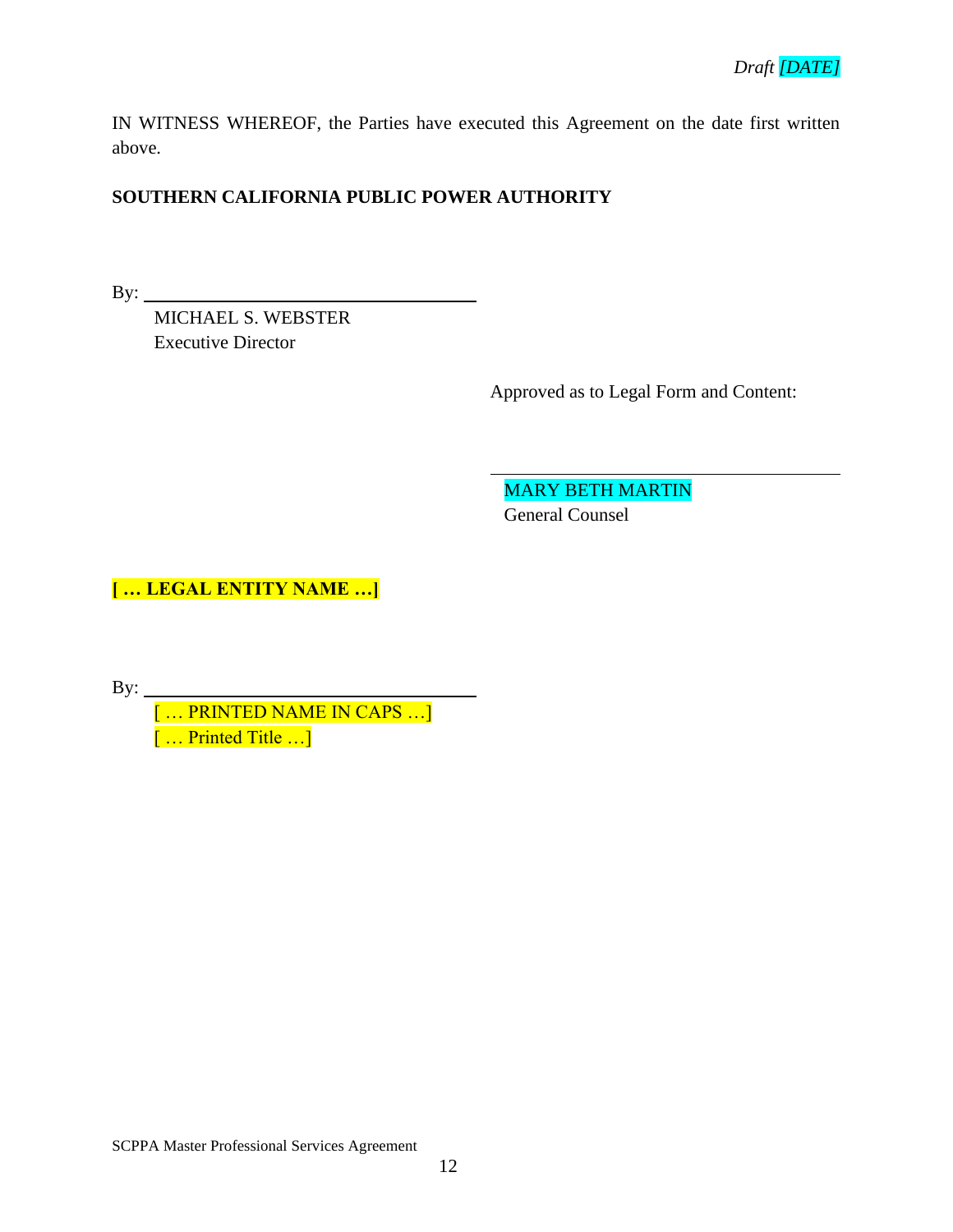## **EXHIBIT A**

## **SCOPE OF SERVICES TO BE PROVIDED UNDER THIS AGREEMENT**

Services not expressly set forth in this Exhibit A are excluded.

**[To Be Completed]**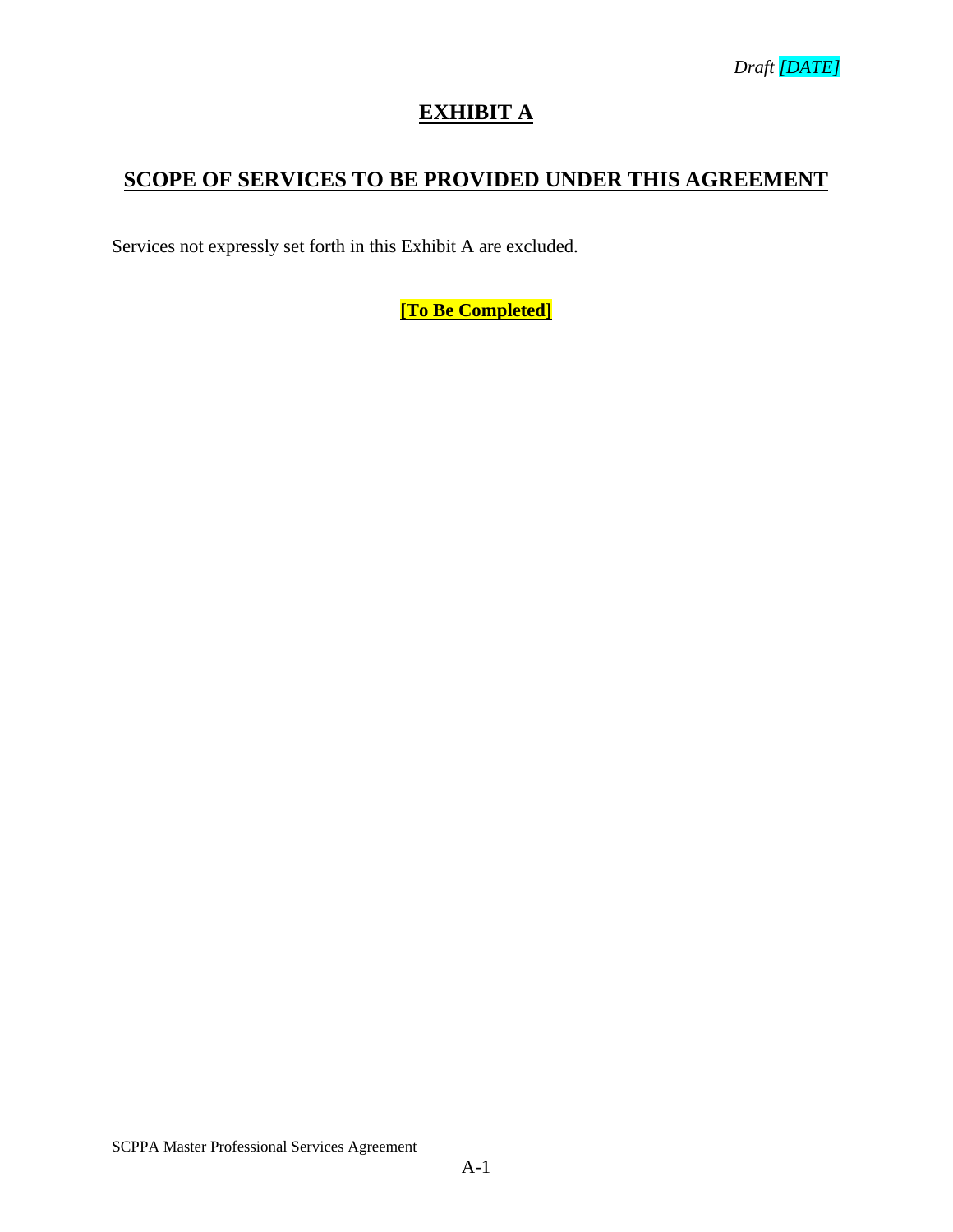

### **EXHIBIT B**

### **COMPENSATION SCHEDULE AND HOURLY FEES**

In no event shall SCPPA's payment obligations to Consultant for all Services performed or for any other reason exceed [INSERT DOLLAR AMOUNT].

All travel must be preapproved in writing by SCPPA or the applicable Participating Member. As a public agency, SCPPA shall not reimburse Consultant for travel, food and related costs in excess of those permitted by the Internal Revenue Service.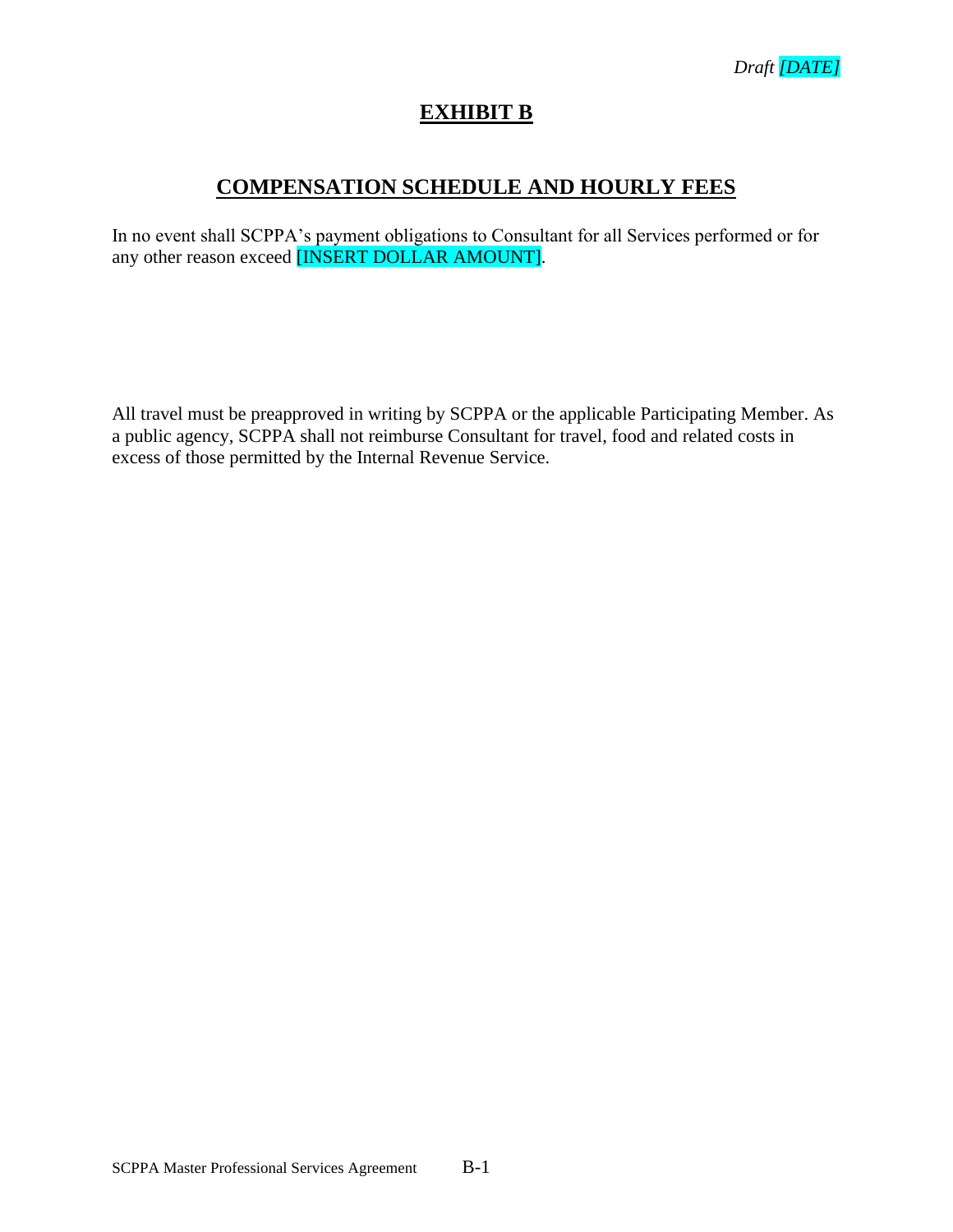## **EXHIBIT C TASK ORDER FORM TASK ORDER No.: […input number, sequential to prior Task Orders, if applicable…]**

**Date:** [ ]

**Project Description:** [ ]

## **Participating Member (if applicable):** [ ]

## **Consultant:** [ ]

Consultant, SCPPA and the Participating Member identified above agree that Consultant shall provide the Services specified herein pursuant to the terms and conditions of the Master Professional Services Agreement ("Agreement") between SCPPA and Consultant dated [..input Master Professional Services Agreement date…].

## **Scope of Services**

**[**Add Introduction or General Description of Services, if desired]

| <b>Task 1:</b> |  |
|----------------|--|
| <b>Task 2:</b> |  |

**Task 3:** [ ]

[Add tasks as needed]

# **Compensation and Schedule**

[Specify fees and schedule]

# **Representative(s) of Participating Member(s)**

[Identify Names and appropriate Contact information for all Member staff who are authorized representatives for the administration of the Agreement and who should be sent invoices from Consultant]

*[SIGNATURE PAGE FOLLOWS]*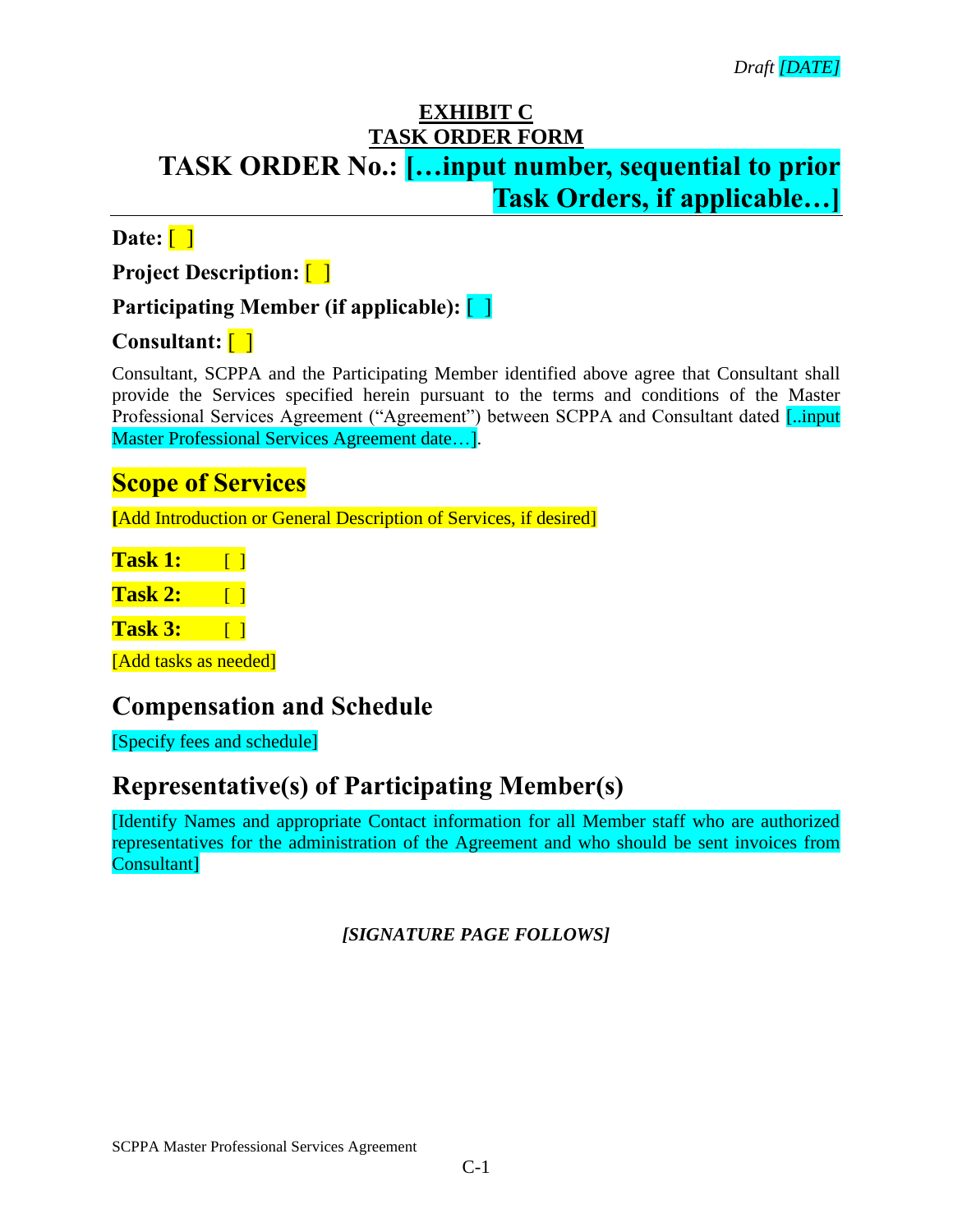IN WITNESS WHEREOF, the parties have signed this Task Order as of the date first written above.

### **SOUTHERN CALIFORNIA PUBLIC POWER AUTHORITY**

By:

MICHAEL S. WEBSTER Executive Director

Approved as to Legal Form and Content:

[NAME] [Title]

**[ … LEGAL ENTITY NAME …]**

By:

[ … PRINTED NAME IN CAPS …] [ … Printed Title …]

# **Participating Member's Acknowledgement and Agreement**

The undersigned hereby attests that […he or she…] has the requisite authority to bind the Participant to the obligations set forth in this Task Order. Participant agrees to be responsible for any and all fees, costs and expenses invoiced to SCPPA by Consultant for work performed on behalf of, or for the benefit of, Participant pursuant to the Agreement.

Participating Member agrees to indemnify, defend and hold harmless SCPPA, all other Members and their respective directors, officers, agents, representatives, employees, successors and assigns from and against any and all losses, injuries, costs and expenses, damages, liens, claims, or liabilities, including reasonable attorney's fees incurred by SCPPA in connection with the Services performed for the benefit of, or on behalf of, Participating Member pursuant to this Task Order, except for the gross negligence or willful misconduct of SCPPA or such other SCPPA members, and their officers, agents, representatives or employees.

### **NAME OF PARTICIPATING MEMBER (required)**

 $By:$ 

[ … PRINTED NAME IN CAPS …] [General Manager / Utility Director]